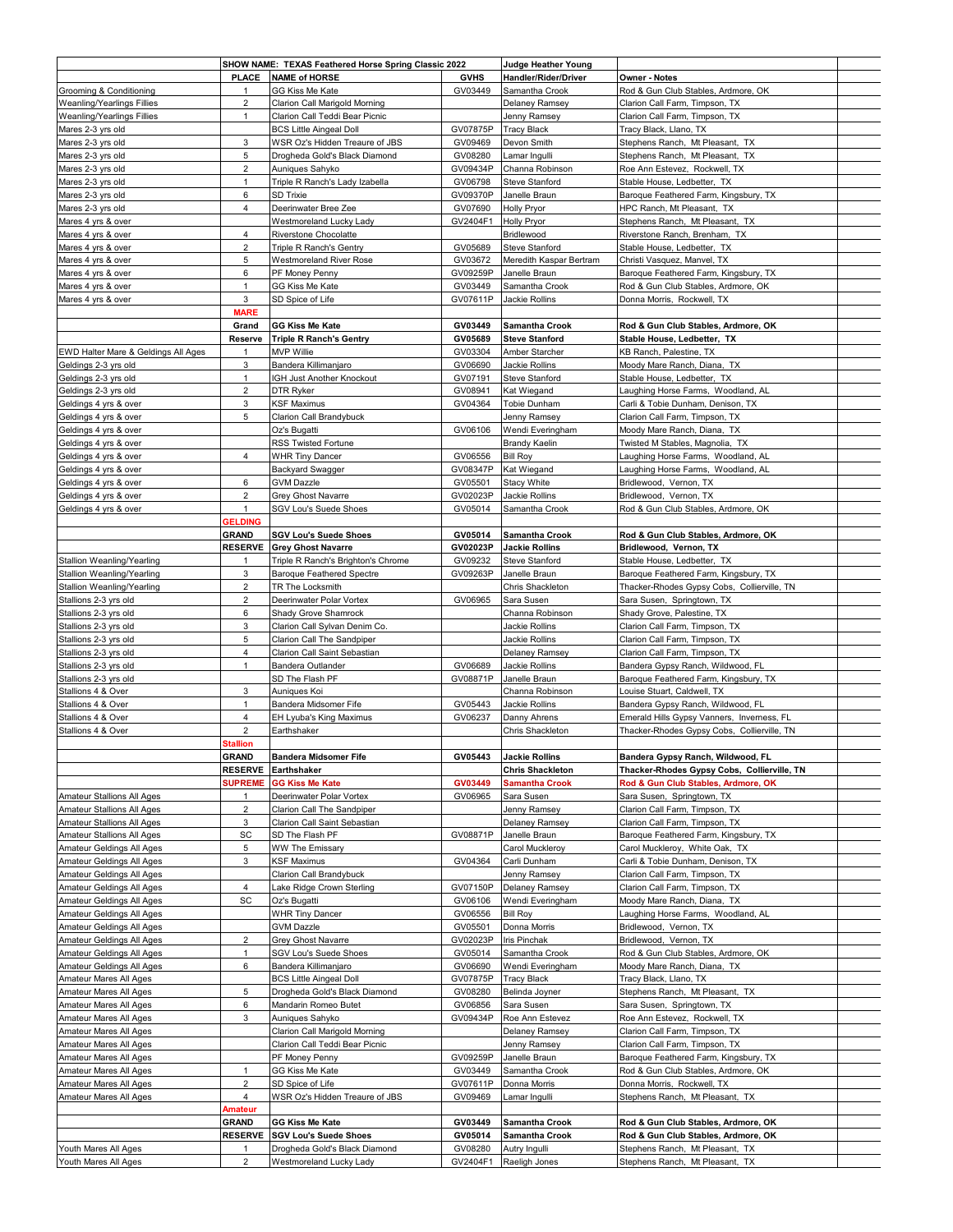| Youth Mares All Ages                 | 4              | <b>RHRGV Cricket's Song</b>             | GV07245   | Sage Smith          | Sage Brush Gypsy Cobs, Crescent, OK         |  |
|--------------------------------------|----------------|-----------------------------------------|-----------|---------------------|---------------------------------------------|--|
| Youth Mares All Ages                 | 3              | PF Money Penny                          | GV09259P  | Aiden El-Harbieh    | Baroque Feathered Farm, Kingsbury, TX       |  |
|                                      |                |                                         |           |                     |                                             |  |
| Youth Mares All Ages                 | 5              | Fantasy Feather L'Egant Shot of Whiskey | GV05889   | Devyn Steele        | Hobby Horse Farm, Big Sandy, TX             |  |
| Youth Geldings All Ages              | 1              | <b>KSF Maximus</b>                      | GV04364   | <b>Tobie Dunham</b> | Carli & Tobie Dunham, Denison, TX           |  |
| Youth Geldings All Ages              | $\overline{2}$ | <b>GMF Scirocco</b>                     | GV01473F2 | Jilli Patschke      | JLP Gypsy Farm, Livingston, TX              |  |
|                                      | YOUTH          |                                         |           |                     |                                             |  |
|                                      | <b>GRAND</b>   | <b>KSF Maximus</b>                      | GV04364   | <b>Tobie Dunham</b> | Carli & Tobie Dunham, Denison, TX           |  |
|                                      |                |                                         |           |                     |                                             |  |
|                                      | <b>RESERVE</b> | Drogheda Gold's Black Diamond           | GV08280   | Autry Ingulli       | Stephens Ranch, Mt Pleasant, TX             |  |
| EWD Color Pattern Solid Blagdon      | 1              | <b>MVP Willie</b>                       | GV03304   | Amber Starcher      | KB Ranch, Palestine, TX                     |  |
| Color Pattern                        |                | WSR Oz's Hidden Treaure of JBS          | GV09469   | Autry Ingulli       | Stephens Ranch, Mt Pleasant, TX             |  |
| Color Pattern                        | $\mathbf{1}$   | Shady Grove Shamrock                    |           | Channa Robinson     | Shady Grove, Palestine, TX                  |  |
|                                      |                |                                         |           |                     |                                             |  |
| Color Pattern                        | 6              | Riverstone Chocolatte                   |           | Jackie Rollins      | Riverstone Ranch, Brenham, TX               |  |
| Color Pattern                        |                | Prince of Thunder Thor                  | GV08873P  | Susan Horton        | Full Circle Farm, Campbell, TX              |  |
| <b>Color Pattern</b>                 | 4              | <b>WW The Emissary</b>                  |           | Carol Muckleroy     | Carol Muckleroy, White Oak, TX              |  |
| Color Pattern                        | 5              | Clarion Call Saint Sebastian            |           | Delaney Ramsey      | Clarion Call Farm, Timpson, TX              |  |
|                                      |                |                                         |           |                     |                                             |  |
| Color Pattern                        |                | Bandera Outlander                       | GV06689   | Jackie Rollins      | Bandera Gypsy Ranch, Wildwood, FL           |  |
| Color Pattern                        |                | Grey Ghost Navarre                      | GV02023P  | Iris Pinchak        | Bridlewood, Vernon, TX                      |  |
| Color Pattern                        | 3              | Deerinwater Bree Zee                    | GV07690   | Holly Pryor         | HPC Ranch, Mt Pleasant, TX                  |  |
| <b>Color Pattern</b>                 |                | <b>RSS Twisted Fortune</b>              |           | Maddison Amason     | Twisted M Stables, Magnolia, TX             |  |
| Color Pattern                        | $\overline{2}$ |                                         | GV08347P  |                     | Laughing Horse Farms, Woodland, AL          |  |
|                                      |                | Backyard Swagger                        |           | Kat Wiegand         |                                             |  |
| Color Solid or Blagdon               | 6              | Auniques Koi                            |           | Channa Robinson     | Louise Stuart, Caldwell, TX                 |  |
| Color Solid or Blagdon               | 3              | KSF Maximus                             | GV04364   | Tobie Dunham        | Carli & Tobie Dunham, Denison, TX           |  |
| Color Solid or Blagdon               |                | Clarion Call Sylvan Denim Co.           |           | Jackie Rollins      | Clarion Call Farm, Timpson, TX              |  |
|                                      |                |                                         |           |                     |                                             |  |
| Color Solid or Blagdon               |                | <b>Clarion Call Brandybuck</b>          |           | Jenny Ramsey        | Clarion Call Farm, Timpson, TX              |  |
| Color Solid or Blagdon               |                | Clarion Call Marigold Morning           |           | Delaney Ramsey      | Clarion Call Farm, Timpson, TX              |  |
| Color Solid or Blagdon               | $\overline{c}$ | Triple R Ranch's Lady Izabella          | GV06798   | Steve Stanford      | Stable House, Ledbetter, TX                 |  |
| Color Solid or Blagdon               | $\mathbf{1}$   | Bandera Midsomer Fife                   | GV05443   | Jackie Rollins      | Bandera Gypsy Ranch, Wildwood, FL           |  |
| Color Solid or Blagdon               | 5              | <b>DTR Ryker</b>                        | GV08941   | Kat Wiegand         | Laughing Horse Farms, Woodland, AL          |  |
|                                      |                |                                         |           |                     |                                             |  |
| Color Solid or Blagdon               |                | PF Money Penny                          | GV09259P  | Janelle Braun       | Baroque Feathered Farm, Kingsbury, TX       |  |
| Color Solid or Blagdon               | 4              | SD Spice of Life                        | GV07611P  | Donna Morris        | Donna Morris, Rockwell, TX                  |  |
| Color Solid or Blagdon               |                | SD Whistler - Intro A                   | GV06462P  | Wendi Everingham    | Moody Mare Ranch, Diana, TX                 |  |
| Youth Color (Pattern-Solid-Blagdon)  | 6              | Drogheda Gold's Black Diamond           | GV08280   | Autry Ingulli       | Stephens Ranch, Mt Pleasant, TX             |  |
|                                      |                |                                         |           |                     |                                             |  |
| Youth Color (Pattern-Solid-Blagdon)  | $\mathbf{1}$   | KSF Maximus                             | GV04364   | Tobie Dunham        | Carli & Tobie Dunham, Denison, TX           |  |
| Youth Color (Pattern-Solid-Blagdon)  | 3              | <b>RHRGV Cricket's Song</b>             | GV07245   | Sage Smith          | Sage Brush Gypsy Cobs, Crescent, OK         |  |
| Youth Color (Pattern-Solid-Blagdon)  | 5              | PF Money Penny                          | GV09259P  | Aiden El-Harbieh    | Baroque Feathered Farm, Kingsbury, TX       |  |
|                                      | $\overline{c}$ | <b>GMF Scirocco</b>                     | GV01473F2 | Jilli Patschke      |                                             |  |
| Youth Color (Pattern-Solid-Blagdon)  |                |                                         |           |                     | JLP Gypsy Farm, Livingston, TX              |  |
| Youth Color (Pattern-Solid-Blagdon)  | 4              | Fantasy Feather L'Egant Shot of Whiskey | GV05889   | Devyn Steele        | Hobby Horse Farm, Big Sandy, TX             |  |
| Amateur Color Pattern-Solid-Blagdon) | 5              | WSR Oz's Hidden Treaure of JBS          | GV09469   | Brenda Joyner       | Stephens Ranch, Mt Pleasant, TX             |  |
| Amateur Color Pattern-Solid-Blagdon) |                | Auniques Sahyko                         | GV09434P  | Roe Ann Estevez     | Roe Ann Estevez, Rockwell, TX               |  |
|                                      |                |                                         |           |                     |                                             |  |
| Amateur Color Pattern-Solid-Blagdon) | 6              | Prince of Thunder Thor                  | GV08873P  | Susan Horton        | Full Circle Farm, Campbell, TX              |  |
| Amateur Color Pattern-Solid-Blagdon) | $\mathbf{1}$   | KSF Maximus                             | GV04364   | Carli Dunham        | Carli & Tobie Dunham, Denison, TX           |  |
| Amateur Color Pattern-Solid-Blagdon) | SC             | Clarion Call Brandybuck                 |           | Jenny Ramsey        | Clarion Call Farm, Timpson, TX              |  |
| Amateur Color Pattern-Solid-Blagdon) | $\overline{4}$ | Lake Ridge Crown Sterling               | GV07150P  | Delaney Ramsey      | Clarion Call Farm, Timpson, TX              |  |
|                                      |                |                                         |           |                     |                                             |  |
| Amateur Color Pattern-Solid-Blagdon) | 3              | Clarion Call Teddi Bear Picnic          |           | Jenny Ramsey        | Clarion Call Farm, Timpson, TX              |  |
| Amateur Color Pattern-Solid-Blagdon) | $\overline{2}$ | Grey Ghost Navarre                      | GV02023P  | Iris Pinchak        | Bridlewood, Vernon, TX                      |  |
| North American Bred                  |                | <b>BCS Little Aingeal Doll</b>          | GV07875P  | Tracy Black         | Tracy Black, Llano, TX                      |  |
| North American Bred                  |                | WSR Oz's Hidden Treaure of JBS          | GV09469   | Holly Pryor         | Stephens Ranch, Mt Pleasant, TX             |  |
|                                      |                |                                         |           |                     |                                             |  |
| North American Bred                  |                | Drogheda Gold's Black Diamond           | GV08280   | Lamar Ingulli       | Stephens Ranch, Mt Pleasant, TX             |  |
| North American Bred                  | 6              | Auniques Koi                            |           | Channa Robinson     | Louise Stuart, Caldwell, TX                 |  |
| North American Bred                  |                | Shady Grove Shamrock                    |           | Channa Robinson     | Shady Grove, Palestine, TX                  |  |
| North American Bred                  | 4              | KSF Maximus                             | GV04364   | Tobie Dunham        | Carli & Tobie Dunham, Denison, TX           |  |
|                                      |                |                                         |           |                     |                                             |  |
| North American Bred                  |                | Clarion Call Sylvan Denim Co.           |           | Jackie Rollins      | Clarion Call Farm, Timpson, TX              |  |
| North American Bred                  |                | Clarion Call The Sandpiper              |           | Jackie Rollins      | Clarion Call Farm, Timpson, TX              |  |
| North American Bred                  |                | Clarion Call Saint Sebastian            |           | Delaney Ramsey      | Clarion Call Farm, Timpson, TX              |  |
| North American Bred                  | 5              | Triple R Ranch's Gentry                 | GV05689   | Steve Stanford      | Stable House, Ledbetter, TX                 |  |
| North American Bred                  |                | Bandera Outlander                       | GV06689   | Jackie Rollins      | Bandera Gypsy Ranch, Wildwood, FL           |  |
|                                      |                |                                         |           |                     |                                             |  |
| North American Bred                  | $\sqrt{2}$     | Bandera Midsomer Fife                   | GV05443   | Jackie Rollins      | Bandera Gypsy Ranch, Wildwood, FL           |  |
| North American Bred                  |                | EH Lyuba's King Maximus                 | GV06237   | Danny Ahrens        | Emerald Hills Gypsy Vanners, Inverness, FL  |  |
| North American Bred                  | 3              | Grey Ghost Navarre                      | GV02023P  | Iris Pinchak        | Bridlewood, Vernon, TX                      |  |
| North American Bred                  |                | PF Money Penny                          | GV09259P  | Janelle Braun       | Baroque Feathered Farm, Kingsbury, TX       |  |
|                                      |                |                                         |           |                     |                                             |  |
| North American Bred                  |                | <b>Baroque Feathered Spectre</b>        | GV09263P  | Janelle Braun       | Baroque Feathered Farm, Kingsbury, TX       |  |
| North American Bred                  | $\mathbf{1}$   | GG Kiss Me Kate                         | GV03449   | Samantha Crook      | Rod & Gun Club Stables, Ardmore, OK         |  |
| North American Bred                  | SC             | SGV Lou's Suede Shoes                   | GV05014   | Derek Maynard       | Rod & Gun Club Stables, Ardmore, OK         |  |
| North American Bred                  |                | RSS Twisted Fortune                     |           | Maddison Amason     | Twisted M Stables, Magnolia, TX             |  |
|                                      |                |                                         |           |                     |                                             |  |
| Internationally Bred                 | 3              | SD Trixie                               | GV09370P  | Sara Sasen          | Baroque Feathered Farm, Kingsbury, TX       |  |
| Internationally Bred                 | SC             | SD The Flash PF                         | GV08871P  | Janelle Braun       | Baroque Feathered Farm, Kingsbury, TX       |  |
| Internationally Bred                 | $\mathbf{1}$   | Earthshaker                             |           | Chris Shackleton    | Thacker-Rhodes Gypsy Cobs, Collierville, TN |  |
| Internationally Bred                 | $\overline{2}$ | SD Spice of Life                        | GV07611P  | Donna Morris        | Donna Morris, Rockwell, TX                  |  |
|                                      | 3              |                                         |           |                     |                                             |  |
| Bred & Shown by Owner                |                | Shady Grove Shamrock                    |           | Channa Robinson     | Shady Grove, Palestine, TX                  |  |
| Bred & Shown by Owner                | $\mathbf{1}$   | Clarion Call The Sandpiper              |           | Jenny Ramsey        | Clarion Call Farm, Timpson, TX              |  |
| Bred & Shown by Owner                | 2              | EH Lyuba's King Maximus                 | GV06237   | Danny Ahrens        | Emerald Hills Gypsy Vanners, Inverness, FL  |  |
| Bred & Shown by Owner                | 4              | <b>Baroque Feathered Spectre</b>        | GV09263P  | Janelle Braun       | Baroque Feathered Farm, Kingsbury, TX       |  |
| EWD Showmanship All Ages             | $\mathbf{1}$   | MVP Willie                              | GV03304   | Amber Starcher      | KB Ranch, Palestine, TX                     |  |
|                                      |                |                                         |           |                     |                                             |  |
| Youth Showmanship                    | 3              | Westmoreland Lucky Lady                 | GV2404F1  | Raeligh Jones       | Stephens Ranch, Mt Pleasant, TX             |  |
| Youth Showmanship                    | 4              | KSF Maximus                             | GV04364   | Tobie Dunham        | Carli & Tobie Dunham, Denison, TX           |  |
| Youth Showmanship                    | SC             | Deerinwater Safari                      | GV06966   | Sage Smith          | Sage Brush Gypsy Cobs, Crescent, OK         |  |
|                                      | $\overline{c}$ |                                         |           |                     | Sage Brush Gypsy Cobs, Crescent, OK         |  |
| Youth Showmanship                    |                | <b>RHRGV Cricket's Song</b>             | GV07245   | Sage Smith          |                                             |  |
| Youth Showmanship                    | 5              | <b>GMF Scirocco</b>                     | GV01473F2 | Jilli Patschke      | JLP Gypsy Farm, Livingston, TX              |  |
| Youth Showmanship                    | $\mathbf{1}$   | Fantasy Feather L'Egant Shot of Whiskey | GV05889   | Devyn Steele        | Hobby Horse Farm, Big Sandy, TX             |  |
| Amateur Showmanship                  | 6              | <b>BCS Little Aingeal Doll</b>          | GV07875P  | Tracy Black         | Tracy Black, Llano, TX                      |  |
|                                      |                |                                         |           |                     |                                             |  |
| Amateur Showmanship                  | 4              | MVP Willie                              | GV03304   | Amber Starcher      | KB Ranch, Palestine, TX                     |  |
| Amateur Showmanship                  | 3              | <b>KSF Maximus</b>                      | GV04364   | Carli Dunham        | Carli & Tobie Dunham, Denison, TX           |  |
| Amateur Showmanship                  | $\overline{2}$ | Lake Ridge Crown Sterling               | GV07150P  | Delaney Ramsey      | Clarion Call Farm, Timpson, TX              |  |
| Amateur Showmanship                  | $\mathbf{1}$   | SD Whistler                             | GV06462P  | Wendi Everingham    | Moody Mare Ranch, Diana, TX                 |  |
|                                      |                |                                         |           |                     |                                             |  |
| Amateur Showmanship                  | 5              | SD Spice of Life                        | GV07611P  | Donna Morris        | Donna Morris, Rockwell, TX                  |  |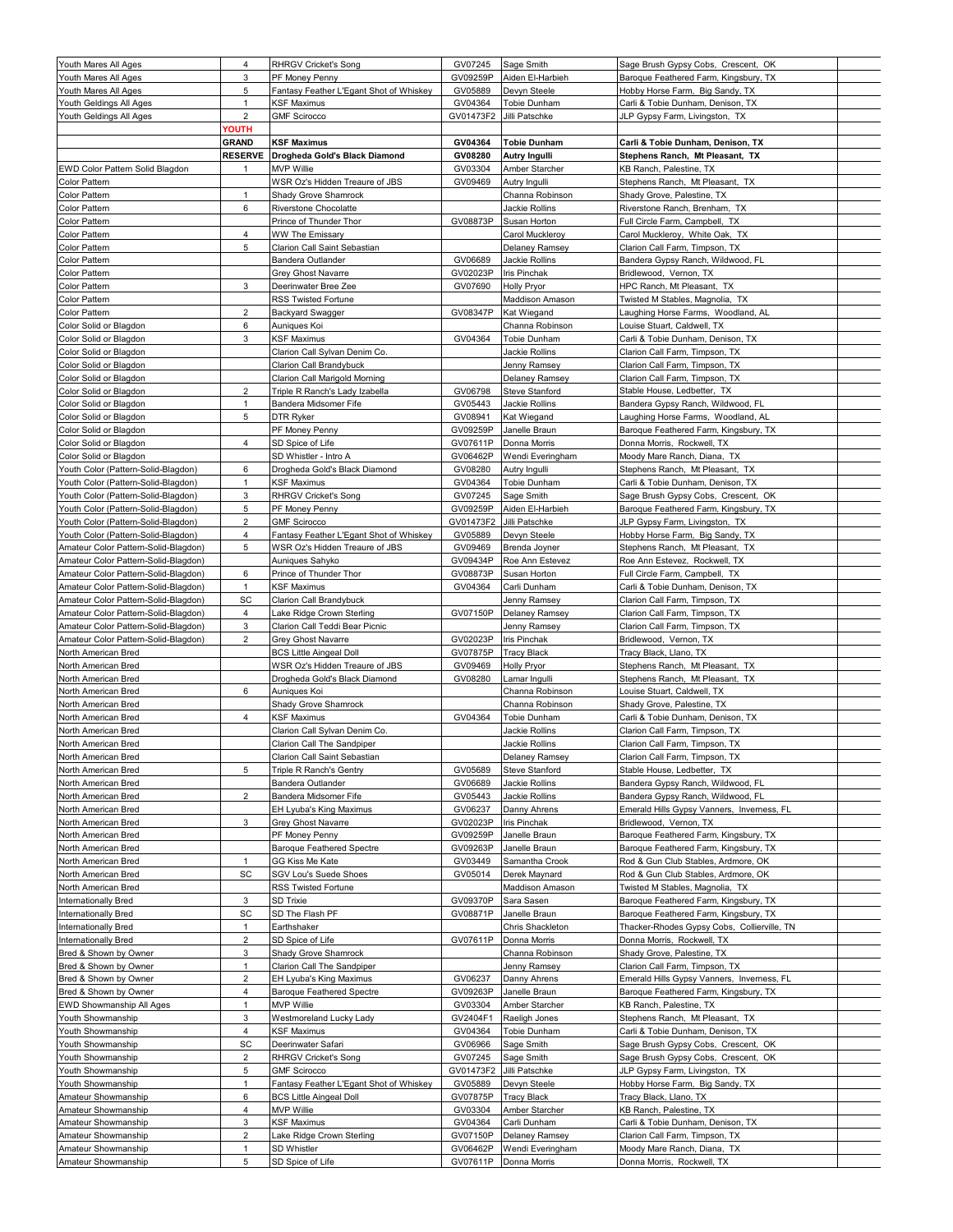| Dressage Suitability In-Hand |                | <b>BCS Little Aingeal Doll</b>          | GV07875P  | <b>Tracy Black</b>    | Tracy Black, Llano, TX                      |  |
|------------------------------|----------------|-----------------------------------------|-----------|-----------------------|---------------------------------------------|--|
| Dressage Suitability In-Hand |                | WSR Oz's Hidden Treaure of JBS          | GV09469   | <b>Holly Pryor</b>    | Stephens Ranch, Mt Pleasant, TX             |  |
| Dressage Suitability In-Hand | $\overline{4}$ | Deerinwater Polar Vortex                | GV06965   | Sara Susen            | Sara Susen, Springtown, TX                  |  |
| Dressage Suitability In-Hand | 3              | <b>Riverstone Chocolatte</b>            |           | Stacy White           | Riverstone Ranch, Brenham, TX               |  |
| Dressage Suitability In-Hand | $\overline{c}$ | Oz's Bugatti                            | GV06106   | Wendi Everingham      | Moody Mare Ranch, Diana, TX                 |  |
| Dressage Suitability In-Hand | 5              | Backyard Swagger                        | GV08347P  | Kat Wiegand           | Laughing Horse Farms, Woodland, AL          |  |
| Dressage Suitability In-Hand | 6              | PF Money Penny                          | GV09259P  | Janelle Braun         | Baroque Feathered Farm, Kingsbury, TX       |  |
| Dressage Suitability In-Hand | $\overline{1}$ | GG Kiss Me Kate                         | GV03449   | Samantha Crook        | Rod & Gun Club Stables, Ardmore, OK         |  |
| Pleasure Driving             | 1              | <b>WW The Emissary</b>                  |           | Carol Muckleroy       | Carol Muckleroy, White Oak, TX              |  |
| <b>Pleasure Driving</b>      | SC             | Earthshaker                             |           | Chris Shackleton      | Thacker-Rhodes Gypsy Cobs, Collierville, TN |  |
| Amateur Pleasure Driving     | $\mathbf{1}$   | <b>WW The Emissary</b>                  |           | Carol Muckleroy       | Carol Muckleroy, White Oak, TX              |  |
| Amateur Pleasure Driving     | $\overline{2}$ | Mystic Dream Patriot                    |           | Carli Dunham          | Carli & Tobie Dunham, Denison, TX           |  |
| Ladies Driving               | $\overline{2}$ | WW The Emissary                         |           | Carol Muckleroy       | Carol Muckleroy, White Oak, TX              |  |
| Ladies Driving               | 1              | Mystic Dream Patriot                    |           | Carli Dunham          | Carli & Tobie Dunham, Denison, TX           |  |
| Liberty Age 2 yrs and Over   | 4              | MVP Willie                              | GV03304   | <b>Brandy Kaelin</b>  | KB Ranch, Palestine, TX                     |  |
| Liberty Age 2 yrs and Over   | $\mathbf{1}$   | <b>WHR Tiny Dancer</b>                  | GV06556   | Kat Wiegand           | Laughing Horse Farms, Woodland, AL          |  |
| Liberty Age 2 yrs and Over   | 3              | Deerinwater Bree Zee                    | GV07690   | <b>Holly Pryor</b>    | HPC Ranch, Mt Pleasant, TX                  |  |
| Liberty Age 2 yrs and Over   | $\overline{2}$ | Fantasy Feather L'Egant Shot of Whiskey | GV05889   | Devyn Steele          | Hobby Horse Farm, Big Sandy, TX             |  |
| Trail In-Hand Jr Horse       |                | WSR Oz's Hidden Treaure of JBS          | GV09469   | <b>Holly Pryor</b>    | Stephens Ranch, Mt Pleasant, TX             |  |
| Trail In-Hand Jr Horse       | $\overline{2}$ | Drogheda Gold's Black Diamond           | GV08280   | Holly Pryor           | Stephens Ranch, Mt Pleasant, TX             |  |
| Trail In-Hand Jr Horse       | 5              | Deerinwater Polar Vortex                | GV06965   | Sara Susen            | Sara Susen, Springtown, TX                  |  |
| Trail In-Hand Jr Horse       |                | Auniques Koi                            |           | Channa Robinson       | Louise Stuart, Caldwell, TX                 |  |
| Trail In-Hand Jr Horse       |                | Shady Grove Shamrock                    |           | Channa Robinson       | Shady Grove, Palestine, TX                  |  |
| Trail In-Hand Jr Horse       |                | Auniques Sahyko                         | GV09434P  | Channa Robinson       | Roe Ann Estevez, Rockwell, TX               |  |
| Trail In-Hand Jr Horse       | 4              | Riverstone Chocolatte                   |           | Jackie Rollins        | Riverstone Ranch, Brenham, TX               |  |
| Trail In-Hand Jr Horse       | 6              | Clarion Call Saint Sebastian            |           | Delaney Ramsey        | Clarion Call Farm, Timpson, TX              |  |
| Trail In-Hand Jr Horse       | 3              | Bandera Killimanjaro                    | GV06690   | Jackie Rollins        | Moody Mare Ranch, Diana, TX                 |  |
| Trail In-Hand Jr Horse       | $\overline{1}$ | Deerinwater Bree Zee                    | GV07690   | <b>Holly Pryor</b>    | HPC Ranch, Mt Pleasant, TX                  |  |
| Trail In-Hand Jr Horse       |                | TR The Locksmith                        |           | Chris Shackleton      | Thacker-Rhodes Gypsy Cobs, Collierville, TN |  |
| Trail In-Hand Sr Horse       | $\overline{4}$ | Westmoreland Lucky Lady                 | GV2404F1  | <b>Holly Pryor</b>    | Stephens Ranch, Mt Pleasant, TX             |  |
| Trail In-Hand Sr Horse       | $\overline{2}$ | <b>MVP Willie</b>                       | GV03304   | <b>Brandy Kaelin</b>  | KB Ranch, Palestine, TX                     |  |
| Trail In-Hand Sr Horse       | $\mathbf{1}$   | Lake Ridge Crown Sterling               | GV07150P  | <b>Delaney Ramsey</b> | Clarion Call Farm, Timpson, TX              |  |
| Trail In-Hand Sr Horse       | 3              | GG Kiss Me Kate                         | GV03449   | Derek Maynard         | Rod & Gun Club Stables, Ardmore, OK         |  |
| Amateur Trail In-Hand        |                | <b>BCS Little Aingeal Doll</b>          | GV07875P  | Tracy Black           | Tracy Black, Llano, TX                      |  |
| Amateur Trail In-Hand        | 3              | Drogheda Gold's Black Diamond           | GV08280   | Lamar Ingulli         | Stephens Ranch, Mt Pleasant, TX             |  |
| Amateur Trail In-Hand        |                | Deerinwater Polar Vortex                | GV06965   | Sara Susen            | Sara Susen, Springtown, TX                  |  |
| Amateur Trail In-Hand        |                | Mandarin Romeo Butet                    | GV06856   | Sara Susen            | Sara Susen, Springtown, TX                  |  |
| Amateur Trail In-Hand        |                | MVP Willie                              | GV03304   | Amber Starcher        | KB Ranch, Palestine, TX                     |  |
| Amateur Trail In-Hand        | $\overline{2}$ | KSF Maximus                             | GV04364   | Carli Dunham          | Carli & Tobie Dunham, Denison, TX           |  |
| Amateur Trail In-Hand        |                | Mystic Dream Patriot                    |           | Carli Dunham          | Carli & Tobie Dunham, Denison, TX           |  |
| Amateur Trail In-Hand        | 4              | Lake Ridge Crown Sterling               | GV07150P  | Delaney Ramsey        | Clarion Call Farm, Timpson, TX              |  |
| Amateur Trail In-Hand        |                | Clarion Call Saint Sebastian            |           | Delaney Ramsey        | Clarion Call Farm, Timpson, TX              |  |
| Amateur Trail In-Hand        | 5              | Bandera Killimanjaro                    | GV06690   | Wendi Everingham      | Moody Mare Ranch, Diana, TX                 |  |
| Amateur Trail In-Hand        | $\mathbf{1}$   | SD Whistler                             | GV06462P  | Wendi Everingham      | Moody Mare Ranch, Diana, TX                 |  |
| Amateur Trail In-Hand        | 6              | Oz's Bugatti                            | GV06106   | Wendi Everingham      | Moody Mare Ranch, Diana, TX                 |  |
| Youth Trail In-Hand          | 5              | Drogheda Gold's Black Diamond           | GV08280   | Autry Ingulli         | Stephens Ranch, Mt Pleasant, TX             |  |
| Youth Trail In-Hand          | 6              | Westmoreland Lucky Lady                 | GV2404F1  | Raeligh Jones         | Stephens Ranch, Mt Pleasant, TX             |  |
| Youth Trail In-Hand          | $\overline{2}$ | KSF Maximus                             | GV04364   | Tobie Dunham          | Carli & Tobie Dunham, Denison, TX           |  |
| Youth Trail In-Hand          | $\mathbf{1}$   | Deerinwater Safari                      | GV06966   | Sage Smith            | Sage Brush Gypsy Cobs, Crescent, OK         |  |
| Youth Trail In-Hand          | 3              | RHRGV Cricket's Song                    | GV07245   | Sage Smith            | Sage Brush Gypsy Cobs, Crescent, OK         |  |
| Youth Trail In-Hand          | 4              | <b>GMF Scirocco</b>                     | GV01473F2 | Jilli Patschke        | JLP Gypsy Farm, Livingston, TX              |  |
| Youth Trail In-Hand          |                | Fantasy Feather L'Egant Shot of Whiskey | GV05889   | Devyn Steele          | Hobby Horse Farm, Big Sandy, TX             |  |
| Youth Trail In-Hand          |                | Deerinwater Bree Zee                    | GV07690   | Autry Ingulli         | HPC Ranch, Mt Pleasant, TX                  |  |
| Youth Trail US               | 4              | Westmoreland Lucky Lady                 | GV2404F1  | Raeligh Jones         | Stephens Ranch, Mt Pleasant, TX             |  |
| Youth Trail US               | 1              | KSF Maximus                             | GV04364   | Tobie Dunham          | Carli & Tobie Dunham, Denison, TX           |  |
| Youth Trail US               | 3              | Deerinwater Safari                      | GV06966   | Sage Smith            | Sage Brush Gypsy Cobs, Crescent, OK         |  |
| Youth Trail US               | DQ             | <b>RHRGV Cricket's Song</b>             | GV07245   | Sage Smith            | Sage Brush Gypsy Cobs, Crescent, OK         |  |
| Youth Trail US               | DQ             | <b>GMF Scirocco</b>                     | GV01473F2 | Jilli Patschke        | JLP Gypsy Farm, Livingston, TX              |  |
| Youth Trail US               | 2              | Fantasy Feather L'Egant Shot of Whiskey | GV05889   | Devyn Steele          | Hobby Horse Farm, Big Sandy, TX             |  |
| Amateur Trail WT/WJ          | $\overline{c}$ | Mandarin Romeo Butet                    | GV06856   | Sara Susen            | Sara Susen, Springtown, TX                  |  |
| Amateur Trail WT/WJ          | $\mathbf{1}$   | KSF Maximus                             | GV04364   | Carli Dunham          | Carli & Tobie Dunham, Denison, TX           |  |
| Amateur Trail WT/WJ          | 5              | Mystic Dream Patriot                    |           | Carli Dunham          | Carli & Tobie Dunham, Denison, TX           |  |
| Amateur Trail WT/WJ          | 3              | SD Whistler                             | GV06462P  | Wendi Everingham      | Moody Mare Ranch, Diana, TX                 |  |
| Amateur Trail WT/WJ          | 4              | Deerinwater Polar Vortex                | GV06965   | Sara Susen            | Sara Susen, Springtown, TX                  |  |
| Amateur Trail WTC/WJL        | $\mathbf{1}$   | Lake Ridge Crown Sterling               | GV07150P  | <b>Delaney Ramsey</b> | Clarion Call Farm, Timpson, TX              |  |
| Amateur Trail WTC/WJL        | $\overline{2}$ | Oz's Bugatti                            | GV06106   | Wendi Everingham      | Moody Mare Ranch, Diana, TX                 |  |
| Amateur Trail WTC/WJL        | DQ             | GG Kiss Me Kate                         | GV03449   | Samantha Crook        | Rod & Gun Club Stables, Ardmore, OK         |  |
| Trail US Jr Horse WJ/WT      | $\mathbf{1}$   | Drogheda Gold's Black Diamond           | GV08280   | <b>Holly Pryor</b>    | Stephens Ranch, Mt Pleasant, TX             |  |
| Trail US Jr Horse WJ/WT      | 5              | Auniques Koi                            |           | Channa Robinson       | Louise Stuart, Caldwell, TX                 |  |
| Trail US Jr Horse WJ/WT      | $\overline{4}$ | Riverstone Chocolatte                   |           | Jackie Rollins        | Riverstone Ranch, Brenham, TX               |  |
| Trail US Jr Horse WJ/WT      | $\overline{c}$ | RSS Twisted Fortune                     |           | Maddison Amason       | Twisted M Stables, Magnolia, TX             |  |
| Trail US Jr Horse WJ/WT      | 3              | EH Lyuba's King Maximus                 | GV06237   | Sabrina Thomas        | Emerald Hills Gypsy Vanners, Inverness, FL  |  |
| Trail US Sr Horse WJ/WT      | 3              | Westmoreland Lucky Lady                 | GV2404F1  | Holly Pryor           | Stephens Ranch, Mt Pleasant, TX             |  |
| Trail US Sr Horse WJ/WT      | $\overline{2}$ | MVP Willie                              | GV03304   | <b>Brandy Kaelin</b>  | KB Ranch, Palestine, TX                     |  |
| Trail US Sr Horse WJ/WT      | $\overline{4}$ | Backyard Swagger                        | GV08347P  | Kat Wiegand           | Laughing Horse Farms, Woodland, AL          |  |
| Trail US Sr Horse WJ/WT      | $\mathbf{1}$   | Mandarin Romeo Butet                    | GV06856   | Sara Susen            | Sara Susen, Springtown, TX                  |  |
| Trail All Ages WJI/WTC       | $\mathbf{1}$   | Lake Ridge Crown Sterling               | GV07150P  | <b>Delaney Ramsey</b> | Clarion Call Farm, Timpson, TX              |  |
| Trail All Ages WJI/WTC       | 3              | <b>WHR Tiny Dancer</b>                  | GV06556   | Kat Wiegand           | Laughing Horse Farms, Woodland, AL          |  |
| Trail All Ages WJI/WTC       | $\overline{2}$ | GG Kiss Me Kate                         | GV03449   | Samantha Crook        | Rod & Gun Club Stables, Ardmore, OK         |  |
| Freestyle Riding             | $\mathbf{1}$   | Fantasy Feather L'Egant Shot of Whiskey | GV05889   | Devyn Steele          | Hobby Horse Farm, Big Sandy, TX             |  |
| Dressage Suitability US WT   | 5              | Drogheda Gold's Black Diamond           | GV08280   | Holly Pryor           | Stephens Ranch, Mt Pleasant, TX             |  |
| Dressage Suitability US WT   | $\mathbf{1}$   | Riverstone Chocolatte                   |           | Jackie Rollins        | Riverstone Ranch, Brenham, TX               |  |
| Dressage Suitability US WT   | 4              | EH Lyuba's King Maximus                 | GV06237   | Sabrina Thomas        | Emerald Hills Gypsy Vanners, Inverness, FL  |  |
| Dressage Suitability US WT   | $\overline{2}$ | GVM Dazzle                              | GV05501   | Stacy White           | Bridlewood, Vernon, TX                      |  |
| Dressage Suitability US WT   | SC             | PF Money Penny                          | GV09259P  | Janelle Braun         | Baroque Feathered Farm, Kingsbury, TX       |  |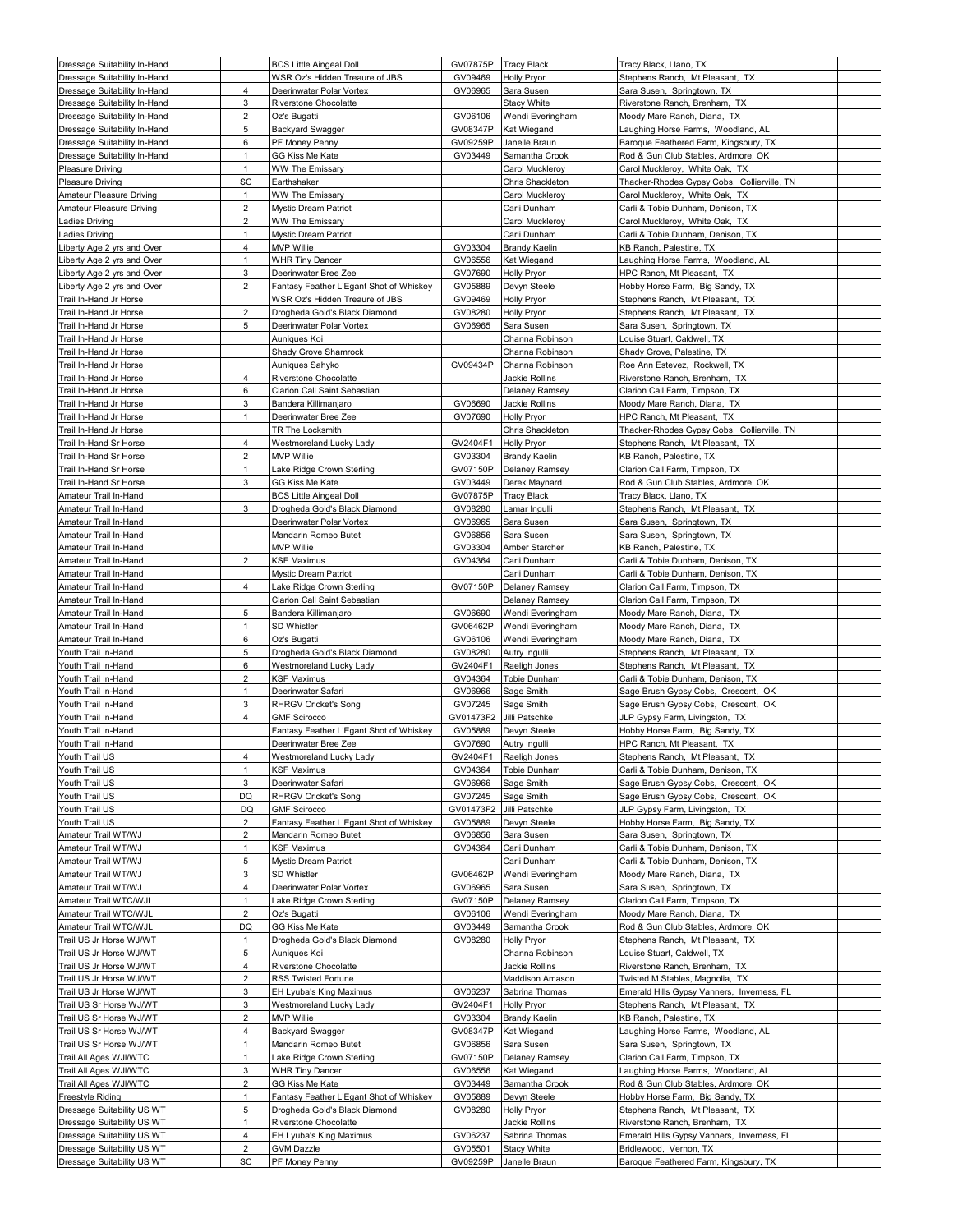| Dressage Suitability US WT                                   | SC                  | SGV Lou's Suede Shoes                          | GV05014              | Samantha Crook                    | Rod & Gun Club Stables, Ardmore, OK                                       |  |
|--------------------------------------------------------------|---------------------|------------------------------------------------|----------------------|-----------------------------------|---------------------------------------------------------------------------|--|
| Dressage Suitability US WT                                   |                     | Shady Grove Shawn - B                          |                      | Julie Tetrick                     | Diamond Sky Ranch, Canton, TX                                             |  |
| Dressage Suitability US WT                                   | 3                   | Backyard Swagger                               | GV08347P             | Kat Wiegand                       | Laughing Horse Farms, Woodland, AL                                        |  |
| Dressage Suitability US WT                                   | 6                   | Fantasy Feather L'Egant Shot of Whiskey        | GV05889              | Devyn Steele                      | Hobby Horse Farm, Big Sandy, TX                                           |  |
| Dressage Suitability US WTC                                  | $\mathbf{1}$        | GG Kiss Me Kate                                | GV03449              | Derek Maynard                     | Rod & Gun Club Stables, Ardmore, OK                                       |  |
| Youth English Pleasure WT                                    | $\overline{2}$      | Westmoreland Lucky Lady                        | GV2404F1             | Raeligh Jones                     | Stephens Ranch, Mt Pleasant, TX                                           |  |
| Youth English Pleasure WT                                    | $\mathbf{1}$        | KSF Maximus                                    | GV04364              | Tobie Dunham                      | Carli & Tobie Dunham, Denison, TX                                         |  |
| Youth English Pleasure WT                                    | $\overline{4}$      | Deerinwater Safari                             | GV06966              | Sage Smith                        | Sage Brush Gypsy Cobs, Crescent, OK                                       |  |
| Youth English Pleasure WT                                    | 3                   | Fantasy Feather L'Egant Shot of Whiskey        | GV05889              | Devyn Steele                      | Hobby Horse Farm, Big Sandy, TX                                           |  |
| English Pleasure Jr Horse WT                                 | 4                   | Drogheda Gold's Black Diamond                  | GV08280              | <b>Holly Pryor</b>                | Stephens Ranch, Mt Pleasant, TX                                           |  |
| English Pleasure Jr Horse WT                                 | $\mathbf{1}$        | Riverstone Chocolatte                          |                      | Jackie Rollins                    | Riverstone Ranch, Brenham, TX                                             |  |
| English Pleasure Jr Horse WT                                 | 3<br>$\overline{2}$ | EH Lyuba's King Maximus                        | GV06237              | Sabrina Thomas                    | Emerald Hills Gypsy Vanners, Inverness, FL                                |  |
| English Pleasure Jr Horse WT<br>English Pleasure Sr Horse WT | 4                   | GVM Dazzle<br>Westmoreland Lucky Lady          | GV05501<br>GV2404F1  | <b>Stacy White</b><br>Holly Pryor | Bridlewood, Vernon, TX<br>Stephens Ranch, Mt Pleasant, TX                 |  |
| English Pleasure Sr Horse WT                                 |                     | <b>WW The Emissary</b>                         |                      | Carol Muckleroy                   | Carol Muckleroy, White Oak, TX                                            |  |
| English Pleasure Sr Horse WT                                 | 5                   | KSF Maximus                                    | GV04364              | Tobie Dunham                      | Carli & Tobie Dunham, Denison, TX                                         |  |
| English Pleasure Sr Horse WT                                 | $\overline{2}$      | HSF Cassanova                                  | GV02336F1            | Meggan Connor                     | Bridlewood - Texas                                                        |  |
| English Pleasure Sr Horse WT                                 | SC                  | SGV Lou's Suede Shoes                          | GV05014              | Samantha Crook                    | Rod & Gun Club Stables, Ardmore, OK                                       |  |
| English Pleasure Sr Horse WT                                 | 6                   | Shady Grove Shawn - B                          |                      | Julie Tetrick                     | Diamond Sky Ranch, Canton, TX                                             |  |
| English Pleasure Sr Horse WT                                 | $\mathbf{1}$        | SD Spice of Life                               | GV07611P             | Jackie Rollins                    | Donna Morris, Rockwell, TX                                                |  |
| English Pleasure Sr Horse WT                                 | 3                   | Backyard Swagger                               | GV08347P             | Kat Wiegand                       | Laughing Horse Farms, Woodland, AL                                        |  |
| Amateur English Pleasure WT                                  | $\overline{4}$      | Prince of Thunder Thor                         | GV08873P             | Susan Horton                      | Full Circle Farm, Campbell, TX                                            |  |
| Amateur English Pleasure WT                                  |                     | <b>WW The Emissary</b>                         |                      | Carol Muckleroy                   | Carol Muckleroy, White Oak, TX                                            |  |
| Amateur English Pleasure WT                                  | 5                   | KSF Maximus                                    | GV04364              | Carli Dunham                      | Carli & Tobie Dunham, Denison, TX                                         |  |
| Amateur English Pleasure WT                                  | 3                   | HSF Cassanova                                  | GV02336F1            | Meggan Connor                     | Bridlewood - Texas                                                        |  |
| Amateur English Pleasure WT                                  | $\overline{2}$      | SD Whistler                                    | GV06462P             | Wendi Everingham                  | Moody Mare Ranch, Diana, TX                                               |  |
| Amateur English Pleasure WT                                  | SC                  | <b>SGV Lou's Suede Shoes</b>                   | GV05014              | Samantha Crook                    | Rod & Gun Club Stables, Ardmore, OK                                       |  |
| Amateur English Pleasure WT                                  | 6                   | Shady Grove Shawn                              |                      | Julie Tetrick                     | Diamond Sky Ranch, Canton, TX                                             |  |
| Amateur English Pleasure WT                                  | 1                   | SD Spice of Life                               | GV07611P             | Donna Morris                      | Donna Morris, Rockwell, TX                                                |  |
| English Pleasure Jr Horse WTC                                | $\mathbf{1}$        | Bandera Midsomer Fife                          | GV05443              | Jackie Rollins                    | Bandera Gypsy Ranch, Wildwood, FL                                         |  |
| English Pleasure Sr Horse WTC                                | $\mathbf{1}$        | <b>WHR Tiny Dancer</b>                         | GV06556              | Kat Wiegand                       | Laughing Horse Farms, Woodland, AL                                        |  |
| English Pleasure Sr Horse WTC                                | $\overline{2}$      | GG Kiss Me Kate                                | GV03449              | Derek Maynard                     | Rod & Gun Club Stables, Ardmore, OK                                       |  |
| Amateur English Pleasure WTC                                 | $\mathbf{1}$        | Lake Ridge Crown Sterling                      | GV07150P             | Delaney Ramsey                    | Clarion Call Farm, Timpson, TX                                            |  |
| Amateur English Pleasure WTC                                 | $\overline{2}$      | Oz's Bugatti                                   | GV06106              | Wendi Everingham                  | Moody Mare Ranch, Diana, TX                                               |  |
| Amateur English Pleasure WTC                                 | 3<br>$\mathbf{1}$   | GG Kiss Me Kate                                | GV03449<br>GV2404F1  | Samantha Crook<br>Raeligh Jones   | Rod & Gun Club Stables, Ardmore, OK                                       |  |
| Youth English Equitation WT<br>Youth English Equitation WT   | 3                   | Westmoreland Lucky Lady<br>Deerinwater Safari  | GV06966              | Sage Smith                        | Stephens Ranch, Mt Pleasant, TX<br>Sage Brush Gypsy Cobs, Crescent, OK    |  |
| Youth English Equitation WT                                  | $\overline{2}$      | Fantasy Feather L'Egant Shot of Whiskey        | GV05889              | Devyn Steele                      | Hobby Horse Farm, Big Sandy, TX                                           |  |
| Amatuer English Equitation WT                                | SC                  | <b>WW The Emissary</b>                         |                      | Carol Muckleroy                   | Carol Muckleroy, White Oak, TX                                            |  |
| Amatuer English Equitation WT                                | $\mathbf{1}$        | SD Whistler                                    | GV06462P             | Wendi Everingham                  | Moody Mare Ranch, Diana, TX                                               |  |
| Amatuer English Equitation WT                                | SC                  | PF Money Penny                                 | GV09259P             | Janelle Braun                     | Baroque Feathered Farm, Kingsbury, TX                                     |  |
| Amatuer English Equitation WTC                               | $\overline{c}$      | Lake Ridge Crown Sterling                      | GV07150P             | Delaney Ramsey                    | Clarion Call Farm, Timpson, TX                                            |  |
| Amatuer English Equitation WTC                               | $\mathbf{1}$        | Oz's Bugatti                                   | GV06106              | Wendi Everingham                  | Moody Mare Ranch, Diana, TX                                               |  |
| Amatuer English Equitation WTC                               | SC                  | GG Kiss Me Kate                                | GV03449              | Samantha Crook                    | Rod & Gun Club Stables, Ardmore, OK                                       |  |
| Ranch Riding WJ                                              | SC                  | Drogheda Gold's Black Diamond                  | GV08280              | <b>Holly Pryor</b>                | Stephens Ranch, Mt Pleasant, TX                                           |  |
| Ranch Riding WJ                                              | SC                  | Westmoreland Lucky Lady                        | GV2404F1             | <b>Holly Pryor</b>                | Stephens Ranch, Mt Pleasant, TX                                           |  |
| Ranch Riding WJ                                              | 3                   | Mandarin Romeo Butet                           | GV06856              | Sara Susen                        | Sara Susen, Springtown, TX                                                |  |
| Ranch Riding WJ                                              | $\overline{4}$      | <b>MVP Willie</b>                              | GV03304              | <b>Brandy Kaelin</b>              | KB Ranch, Palestine, TX                                                   |  |
| Ranch Riding WJ                                              | 5                   | Auniques Koi                                   |                      | Channa Robinson                   | Louise Stuart, Caldwell, TX                                               |  |
| Ranch Riding WJ                                              | $\mathbf{1}$        | EH Lyuba's King Maximus                        | GV06237              | Sabrina Thomas                    | Emerald Hills Gypsy Vanners, Inverness, FL                                |  |
| Ranch Riding WJ                                              | $\overline{2}$      | Backyard Swagger                               | GV08347P             | Kat Wiegand                       | Laughing Horse Farms, Woodland, AL                                        |  |
| Ranch Riding WJL                                             | $\mathbf{1}$        | <b>WHR Tiny Dancer</b>                         | GV06556              | Kat Wiegand                       | Laughing Horse Farms, Woodland, AL                                        |  |
| Ranch Riding WJL                                             | $\overline{2}$      | GG Kiss Me Kate                                | GV03449              | Derek Maynard                     | Rod & Gun Club Stables, Ardmore, OK                                       |  |
| Ranch Rail WJ                                                | 5                   | Mandarin Romeo Butet                           | GV06856              | Sara Susen                        | Sara Susen, Springtown, TX                                                |  |
| Ranch Rail WJ                                                | $\overline{2}$      | MVP Willie                                     | GV03304              | <b>Brandy Kaelin</b>              | KB Ranch, Palestine, TX                                                   |  |
| Ranch Rail WJ<br>Ranch Rail WJ                               | $\mathbf{1}$        | Auniques Koi<br>Prince of Thunder Thor         | GV08873P             | Channa Robinson<br>Susan Horton   | Louise Stuart, Caldwell, TX<br>Full Circle Farm, Campbell, TX             |  |
|                                                              |                     |                                                |                      |                                   | Carli & Tobie Dunham, Denison, TX                                         |  |
| Ranch Rail WJ<br>Ranch Rail WJ                               | 6                   | Mystic Dream Patriot<br>RSS Twisted Fortune    |                      | Carli Dunham<br>Maddison Amason   | Twisted M Stables, Magnolia, TX                                           |  |
| Ranch Rail WJ                                                | 3                   | EH Lyuba's King Maximus                        | GV06237              | Sabrina Thomas                    | Emerald Hills Gypsy Vanners, Inverness, FL                                |  |
| Ranch Rail WJ                                                | SC                  | <b>SGV Lou's Suede Shoes</b>                   | GV05014              | Samantha Crook                    | Rod & Gun Club Stables, Ardmore, OK                                       |  |
| Ranch Rail WJ                                                |                     | <b>IGH Just Another Knockout</b>               | GV07191              | Steve Stanford                    | Stable House, Ledbetter, TX                                               |  |
| Ranch Rail WJ                                                | $\overline{4}$      | Backyard Swagger                               | GV08347P             | Kat Wiegand                       | Laughing Horse Farms, Woodland, AL                                        |  |
| Ranch Rail WJL                                               | SC                  | IGH Just Another Knockout                      | GV07191              | Steve Stanford                    | Stable House, Ledbetter, TX                                               |  |
| Ranch Rail WJL                                               | $\overline{2}$      | <b>WHR Tiny Dancer</b>                         | GV06556              | Kat Wiegand                       | Laughing Horse Farms, Woodland, AL                                        |  |
| Ranch Rail WJL                                               | $\mathbf{1}$        | GG Kiss Me Kate                                | GV03449              | Derek Maynard                     | Rod & Gun Club Stables, Ardmore, OK                                       |  |
| Youth Western Pleasure WJ                                    | 3                   | Westmoreland Lucky Lady                        | GV2404F1             | Raeligh Jones                     | Stephens Ranch, Mt Pleasant, TX                                           |  |
| Youth Western Pleasure WJ                                    | $\mathbf{1}$        | KSF Maximus                                    | GV04364              | Tobie Dunham                      | Carli & Tobie Dunham, Denison, TX                                         |  |
| Youth Western Pleasure WJ                                    | 4                   | <b>RHRGV Cricket's Song</b>                    | GV07245              | Sage Smith                        | Sage Brush Gypsy Cobs, Crescent, OK                                       |  |
| Youth Western Pleasure WJ                                    | SC                  | <b>GMF Scirocco</b>                            | GV01473F2            | Jilli Patschke                    | JLP Gypsy Farm, Livingston, TX                                            |  |
| Youth Western Pleasure WJ                                    | $\overline{2}$      | Fantasy Feather L'Egant Shot of Whiskey        | GV05889              | Devyn Steele                      | Hobby Horse Farm, Big Sandy, TX                                           |  |
| Western Pleasure Jr Horse WJ                                 | 5                   | Drogheda Gold's Black Diamond                  | GV08280              | Holly Pryor                       | Stephens Ranch, Mt Pleasant, TX                                           |  |
| Western Pleasure Jr Horse WJ                                 | $\mathbf{1}$        | Auniques Koi                                   |                      | Channa Robinson                   | Louise Stuart, Caldwell, TX                                               |  |
| Western Pleasure Jr Horse WJ                                 | 3<br>4              | Riverstone Chocolatte                          |                      | Jackie Rollins                    | Riverstone Ranch, Brenham, TX                                             |  |
| Western Pleasure Jr Horse WJ                                 |                     | RSS Twisted Fortune<br>Triple R Ranch's Gentry |                      | Maddison Amason                   | Twisted M Stables, Magnolia, TX                                           |  |
| Western Pleasure Jr Horse WJ<br>Western Pleasure Jr Horse WJ | 6<br>$\overline{2}$ | EH Lyuba's King Maximus                        | GV05689<br>GV06237   | Steve Stanford<br>Sabrina Thomas  | Stable House, Ledbetter, TX<br>Emerald Hills Gypsy Vanners, Inverness, FL |  |
| Western Pleasure Sr Horse WJ                                 | 5                   | Westmoreland Lucky Lady                        | GV2404F1             | <b>Holly Pryor</b>                | Stephens Ranch, Mt Pleasant, TX                                           |  |
| Western Pleasure Sr Horse WJ                                 |                     | MVP Willie                                     | GV03304              | <b>Brandy Kaelin</b>              | KB Ranch, Palestine, TX                                                   |  |
|                                                              |                     |                                                |                      |                                   |                                                                           |  |
|                                                              | 4                   |                                                |                      |                                   |                                                                           |  |
| Western Pleasure Sr Horse WJ<br>Western Pleasure Sr Horse WJ | $\overline{c}$      | KSF Maximus<br>HSF Cassanova                   | GV04364<br>GV02336F1 | Tobie Dunham                      | Carli & Tobie Dunham, Denison, TX                                         |  |
| Western Pleasure Sr Horse WJ                                 | 6                   | Grey Ghost Navarre                             | GV02023P             | Meggan Connor<br>Iris Pinchak     | Bridlewood - Texas<br>Bridlewood, Vernon, TX                              |  |
| Western Pleasure Sr Horse WJ                                 | $\mathbf{1}$        | <b>SGV Lou's Suede Shoes</b>                   | GV05014              | Samantha Crook                    | Rod & Gun Club Stables, Ardmore, OK                                       |  |
| Western Pleasure Sr Horse WJ                                 | 3                   | Backyard Swagger                               | GV08347P             | Kat Wiegand                       | Laughing Horse Farms, Woodland, AL                                        |  |